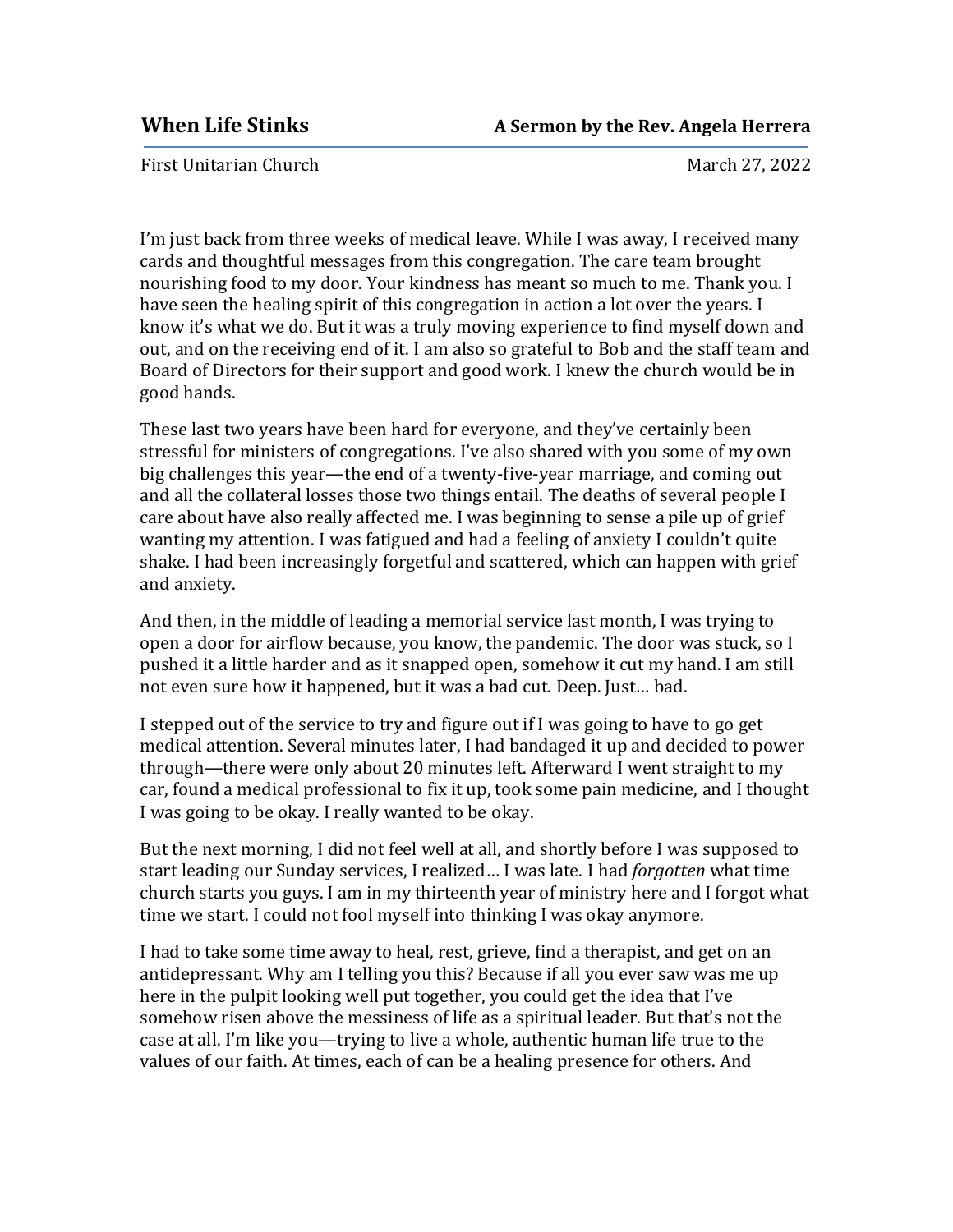sometimes, we ourselves are the ones in need of healing. That's one of the things a religious community is for.

So that's what happened. I feel much better now. And I think it's really funny that I had already planned six weeks ago for today's sermon to be called "When Life Stinks." In another time, years ago, I once had a really terrible month and was dismayed to find I'd scheduled myself to preach a sermon at the end of it called "A Theology of Hope and Joy." This one will be easier.

My friends, sometimes life stinks. When it does, it helps to have a Unitarian Universalist faith.

You could probably sum up a UU approach to "life stinks" in about three lines: **Your suffering is not happening "for a reason." It is possible to find meaning in it. And you are not alone.**

It's not happening "for a reason." What do I mean by that? Most religious liberals do not hold the belief that suffering is a punishment for sin, and yet… when something bad happens, even the UU-est of us may very well find ourselves saying, "What did I do to deserve this?" Right? What did I do to deserve this? As though there were a logic of justice at work.

Or when we hear of someone diagnosed with some terrible illness, we might find ourselves trying come up with ideas about why that person got it. Have you ever done this? You tell yourself well, they smoked, or didn't exercise, or ate too much processed food, or maybe—and this is kind of a new age thing—they harbored negative feelings that somehow caused their illness.

I think that last one is really an unfortunate idea because it makes illness a punishment for feelings—and feelings are hard to control. Feelings come and go. We can control our responses to them, but not whether we experience them.

The thing is, all our conjecture does not necessarily explain things. My grandparents both smoked for over 30 years. My grandmother died of lung cancer in her 50's, shortly after quitting. My grandfather is about to turn ninety and is still pretty healthy. Who knows why? And, really, all of us are exposed to risk in our lives, right? But trying to explain why someone else got sick or hurt or whatever does have a way of shielding us onlookers from our own feelings of vulnerability and fear. If we think suffering is related to sin, or poor choices, or is in any way deserved, then, it follows, perhaps we can protect ourselves from it.

In the same way, when we ourselves are suffering, and we try to figure out what we did to deserve it, even if it's "I should have seen that car coming," or "I should have *known,"* what we are really doing is grasping for some sense of control over the situation. If you think about it, psychologically it is easier to be at fault, and to accept the pain of that, than to be helpless.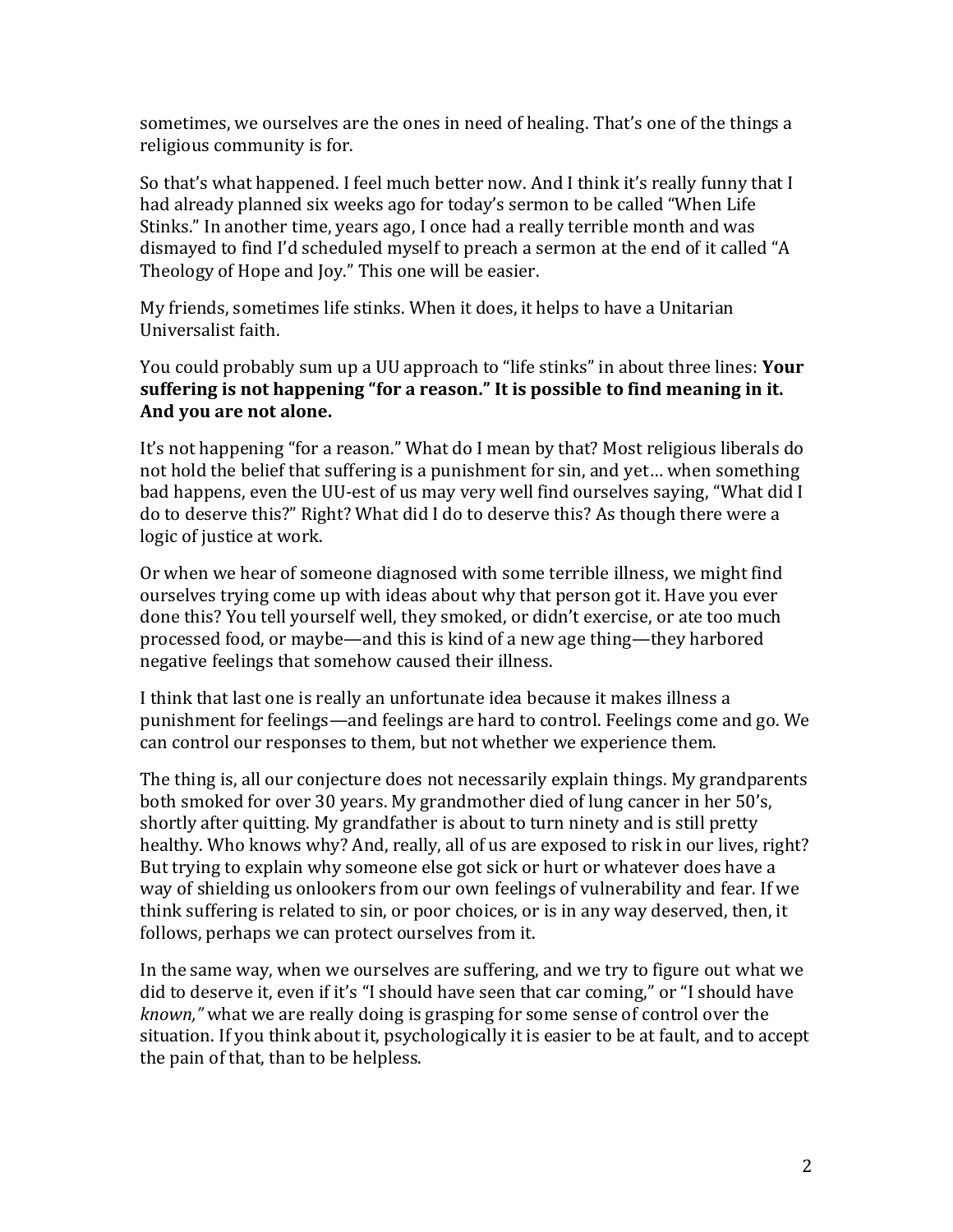I'm not saying we never get ourselves into trouble. We do. Suffering can be a natural consequence of our choices and actions—but there is a limit to it. And sometimes the consequence far outweighs the offense. A simple mistake while driving leads to permanent injury. That kind of thing. It doesn't add up. The universe just does not operate cleanly on the logic of justice.

Sometimes people suggest that a bad thing happened so that a good thing can follow from it. As though it's part of a plan. But again, the balance is so often out of scale no good thing can make up for the loss of a child, for example—that in the end this logic is not very spiritually satisfying. Also, sometimes one misfortune follows another, in a kind of cascade.

So the evidence and moral and theological reasoning all suggest that **your suffering is not happening "for a reason."**

## **However, it is possible to find meaning in it.**

Finding meaning in it is different than finding the meaning of it. When people try to find *the* meaning of suffering, they come up with ideas like it's a punishment, or it's a test of our faith, or it is meant to make us stronger. *God never gives us more than we can handle*, some say. I remember thinking about this when I was a new mom and had postpartum depression.

I sure didn't feel like I was "handling" it. I felt completely flattened by it. But one day after another passed by and eventually I just came out the other side. Sometimes that's all you *can* do to "handle it." Luckily, sometimes that's all you need to do.

Looking back, I do see that depression acquainted me with an inner resilience I would not discovered without some hardship, and deepened my understanding of what it is to be human. I have found meaning in it.

Other times, we transform pain into purpose by helping others. I once knew a young person who lost a parent to cancer and went on to become an oncologist. That kind of thing.

While I was on leave, I downloaded an app called We Croak. Several times a day it causes a notification to pop up on my phone screen that says, "Don't forget, you're going to die."

Why would someone who is experiencing sadness and anxiety want a reminder that we're all gonna croak? Because it helps us to see today in the context of our whole lives. This day, this week, this year, is not the whole thing. It's just one part of a bigger story.

In Buddhism, they speak of "making friends with death." It's the idea that in being truly present to our mortality, we gain clarity about the best and happiest way to live each day. Bhutan is a predominantly Buddhist country. We Croak's website says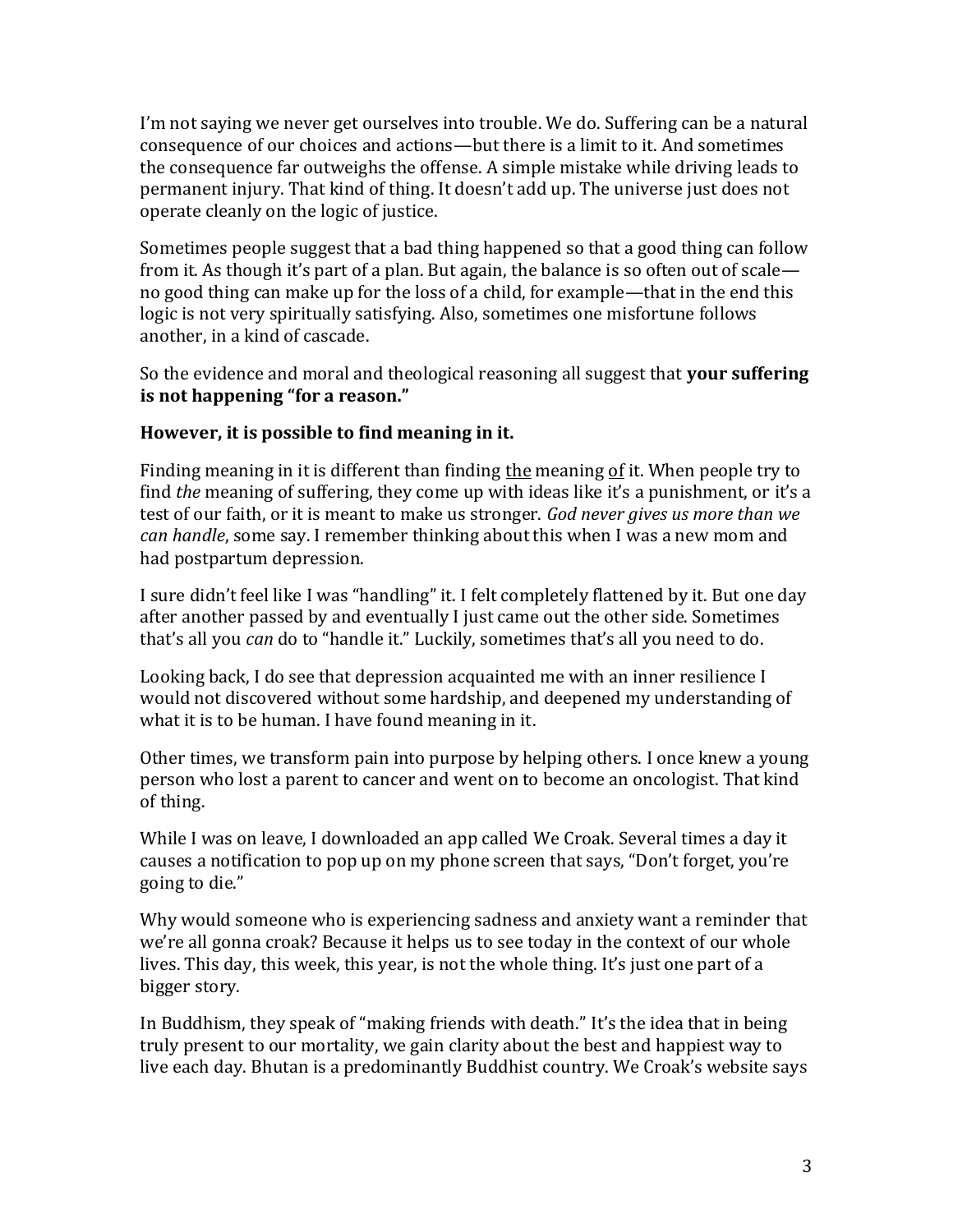the app was inspired by a Bhutanese folk saying: to be a happy person, one must contemplate death five times daily. The reminders are randomly timed, the website says. You know they are coming but you don't know when! Just like death.

Every time the We Croak app pops up with one of its messages, I feel more clarity and peace.

Humorously, it doesn't automatically have the same effect on another person who happens to glance at your phone when the app dings.

The poet and essayist Diane Ackerman says, "I don't want to get to the end of my life and find that I lived just to the length of it. I want to have lived the width of it as well."<sup>i</sup>

That's that full life perspective.

Another way to get a wide angle, long range perspective on our lives is to get outside. Spend a little time with vastness, whether it's mesa, mountain, forest, plain, or ocean. Do some stargazing or cloud watching. Breathe in the air. Experience the thing with all of your available senses. Remember what you are part of. Remember to what, or to whom, we belong.

I also know that sometimes everything—even the mountain and stars—can temporarily lose its magic when we are in deep pain. And that's when it is especially important to know that **you are not alone**.

Others have suffered and found meaning—it is the human experience—and we can find their stories in poetry, art, music, and other sacred texts. People grappling with suffering, trying to make some sense of it, trying to get through it—just like us.

We can call upon our ancestors. They don't have to be blood relatives. They may be connected to your life in direct or indirect ways. They may be spiritual ancestors.

Lately, I've been remembering a family member of my own who became an ancestor about fifteen years ago. She was a high femme woman who never left the house without lipstick on, had a big personality, did not seem interested in the family's conservative Christianity, and whom some in the family suspect had a female lover. She was of my great grandmother's generation. She lived through a whole century of ups and downs and changes. I feel connected with her now, and remember her zest for life. How in her nineties, she'd get all dolled up, perfume, powder, rouge, and go out to a restaurant and devour a whole plate of fried chicken.

Ancestors. This woman was my people.

Finally, you are also part of a congregation that cares about you, and your ministers care about you.